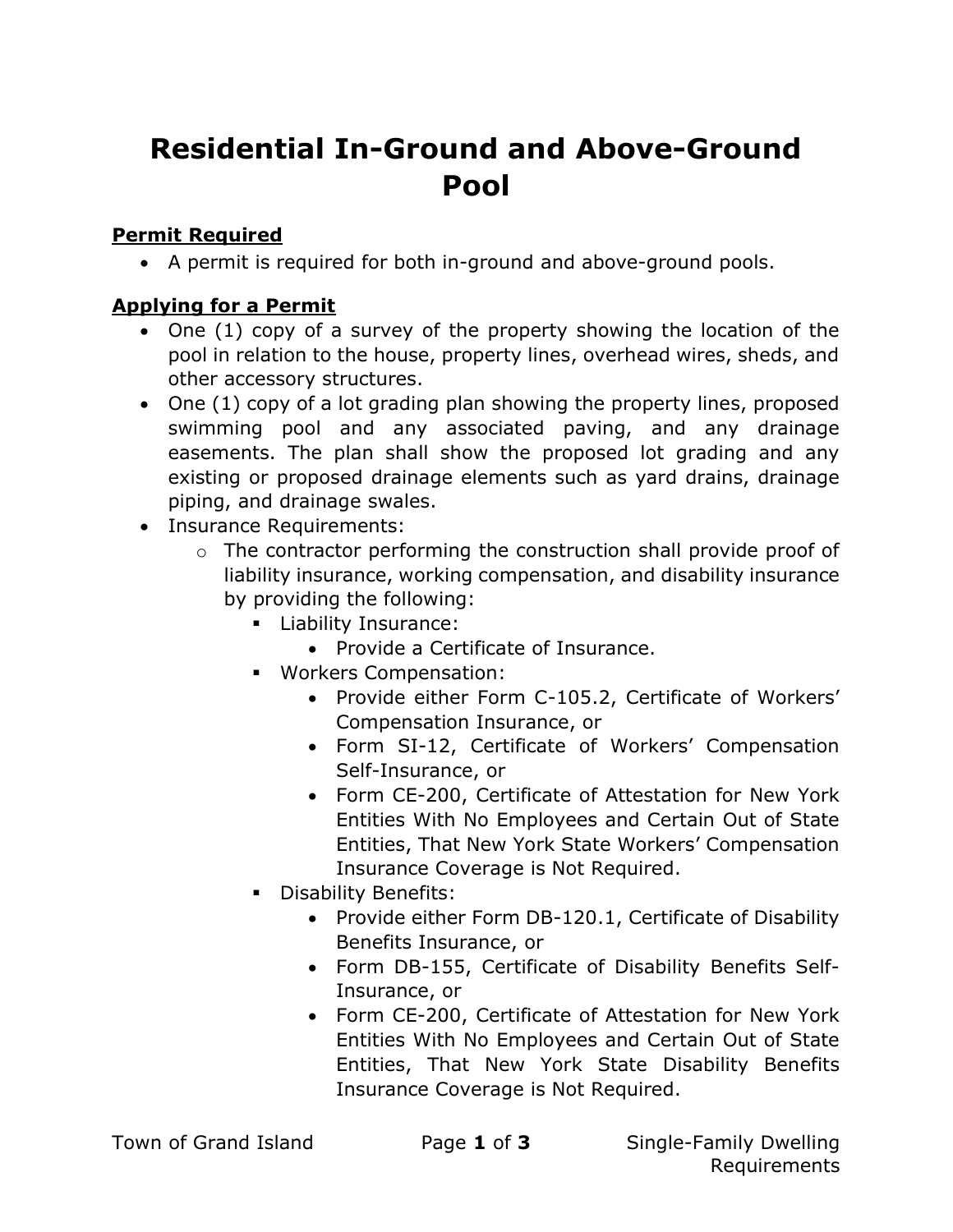$\circ$  Homeowners performing the construction shall fill out an Affidavit of Exemption to Show Specific Proof of Workers' Compensation Insurance.

#### Fees

|  | • Above-ground Pool | \$125.00 |
|--|---------------------|----------|
|--|---------------------|----------|

• In-ground Pool \$200.00

### Definitions

 The term "swimming pool" is defined in the Uniform Code as "any structure, basin, chamber or tank which is intended for swimming, diving, recreational bathing or wading and which contains, is DESIGNED to contain, or is CAPABLE of containing water more than 24 inches deep at any point. This includes in-ground, above-ground and on-ground pools; indoor pools; hot tubs; spas; and fixed-in-place wading pools."

#### **Inspections**

• Electrical Inspections

- o An electrician licensed by the Town of Grand Island is required to install the electrical for the pool equipment and to perform the bonding of the pool.
- o At least two electrical inspections will be performed, a rough inspection to check the bonding and exposed wiring, and a final inspection to check the finished installation.
- o Brief summary of pool electrical requirements:
	- With the exception of lights, pool equipment may have a flexible cord of no more than 3 feet in length.
	- Receptacles for the pool equipment must be between 6 and 10 feet from the inside edge of the pool, other receptacles at least 6 feet away.
	- All receptacles within 20 feet of the inside edge of the pool to be GFCI protected.
	- Switches shall be at least 5 feet from the inside edge of the pool.
	- There shall be a means of disconnection of the pool equipment that is at least 5 feet from the inside edge of the pool but within sight of the pool.
	- Overhead power lines cannot be located within 10 feet horizontally from the inside edge of the pool, from diving